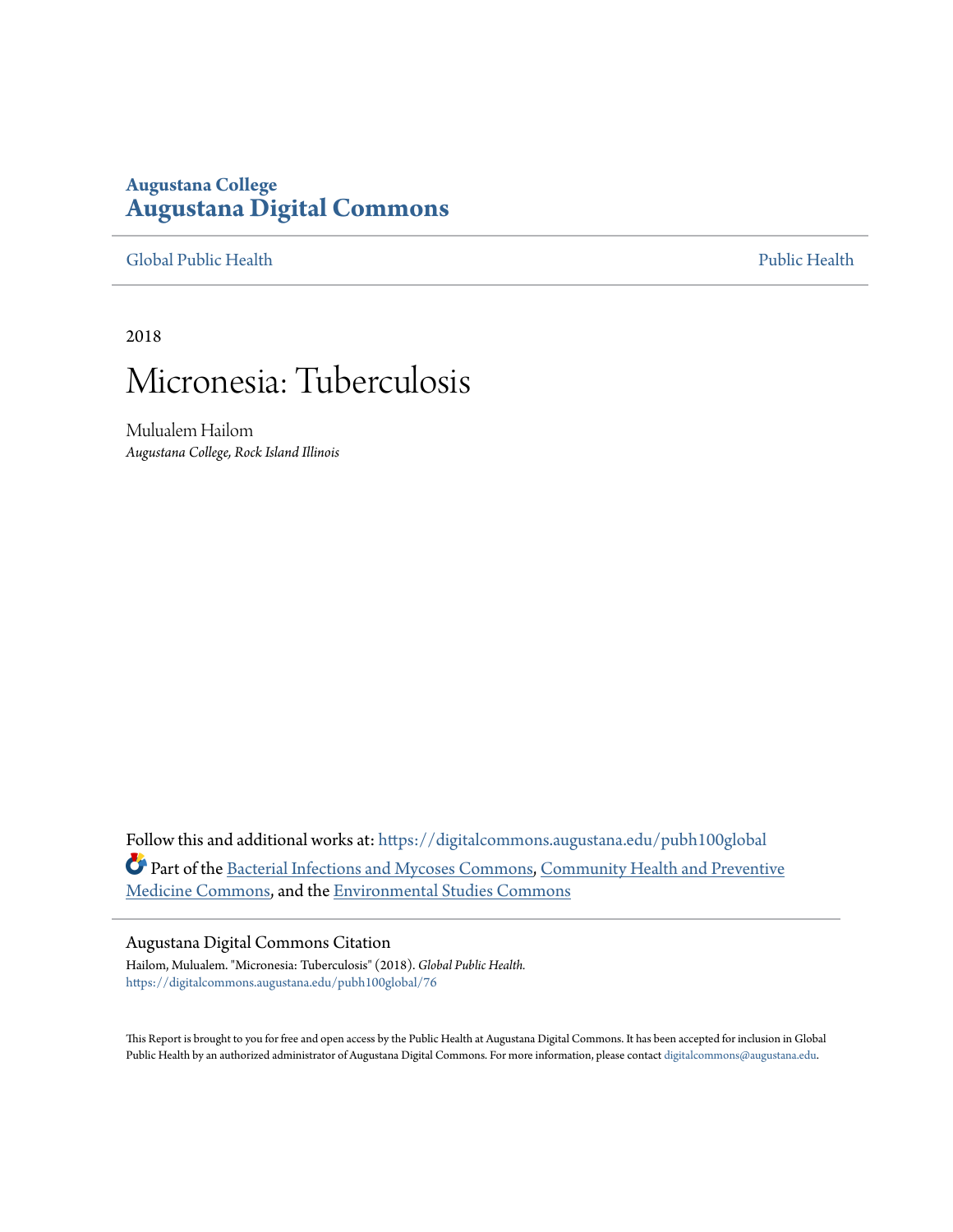## *Federal State of Micronesia*



### *Location*: The

Federal state of Micronesia is located in the Western Pacific Ocean, 3220.52 miles Southwest of Hawaii.

*Population*: In 2015 the total population was 102,116. Micronesia has more than 600 islands, consisting of 4 main Island states. Pohnpei with 37,554 people, Kosrae with 6,273 people, Chuuk with 46,874people, and Yup with 11,588 people. There have been no refugees entering the country in 2016. It is a Christian dominated country, namely Roman Catholic, and protestant. Other religions include Jehovah' witness, Assembly of God, and Seventh - day Adventist. Micronesia has two major ethnic groups and multiple minority groups, half of the people are Chuukese and almost one quarter are Pohnpeian. The minority ethnic groups are Kosraean,Yapese, Yap people*.*

*Political aspect of the country:* Micronesia has drafted a constitution that has incorporated the four states. The Congress includes fourteen people called senators. The four states each select one senator at large for a four year term. The remaining ten senators are elected for two year terms.

*Major challenges:* Micronesia was colonized by four world powers; Spain, Germany, Japan, and the United States. When under Japan's control, Micronesia took part in the Second World War resulting in the harsh treatment and loss of lives as well as mass relocation. There is also a high rate of unemployment, high suicide rates, and in 2005 was hit by a cyclone destroying the Chuuk and Yap islands.

*Public health problem:* Tuberculosis and Multidrug-Resistant tuberculosis are among the main infectious diseases as well as among the main public health problem in Micronesia. As CDC defines it, the cause for Tuberculosis is bacterium called Mycobacterium tuberculosis. The bacterium mainly attacks the lungs, but also TB bacteria can attack another part of the body such as the kidney, spine, and brain. In some circumstances tuberculosis become Multidrug resistance tuberculosis (MDR) TB, When TB becomes (MDR) TB, which is dangerous compare to TB disease. As the article Island of Hope says, what makes TB challenging to the world is that the ongoing appearance of (MDR) TB (Brostrom et al. 2011). TB becomes MDR-TB, when people do not take the treatment properly at time, they had it. Micronesian people are more exposed to (MDR), because they issues that make them not take their medication properly. Low income, shortage of health centers and inaccessibility of the treatment.



Note. DOT = directly observed therapy; TB = tuberculosis.

American Journal of Public Health, Jan2011, Vol. 101 Issue 1, p14-18, 5p, 2 Color Photographs, 1 Chart, 2Graph; found on p16

The people can't attend the directly observed therapy (DOT), as they don't have the economic support and access to therapy. As a result, controlling MDR-TB was difficult due to resistance to the drugs had made it difficult for

FIGURE 2-Tuberculosis survival during treatment improved dramatically for all cases after establishment of community-based DOT.